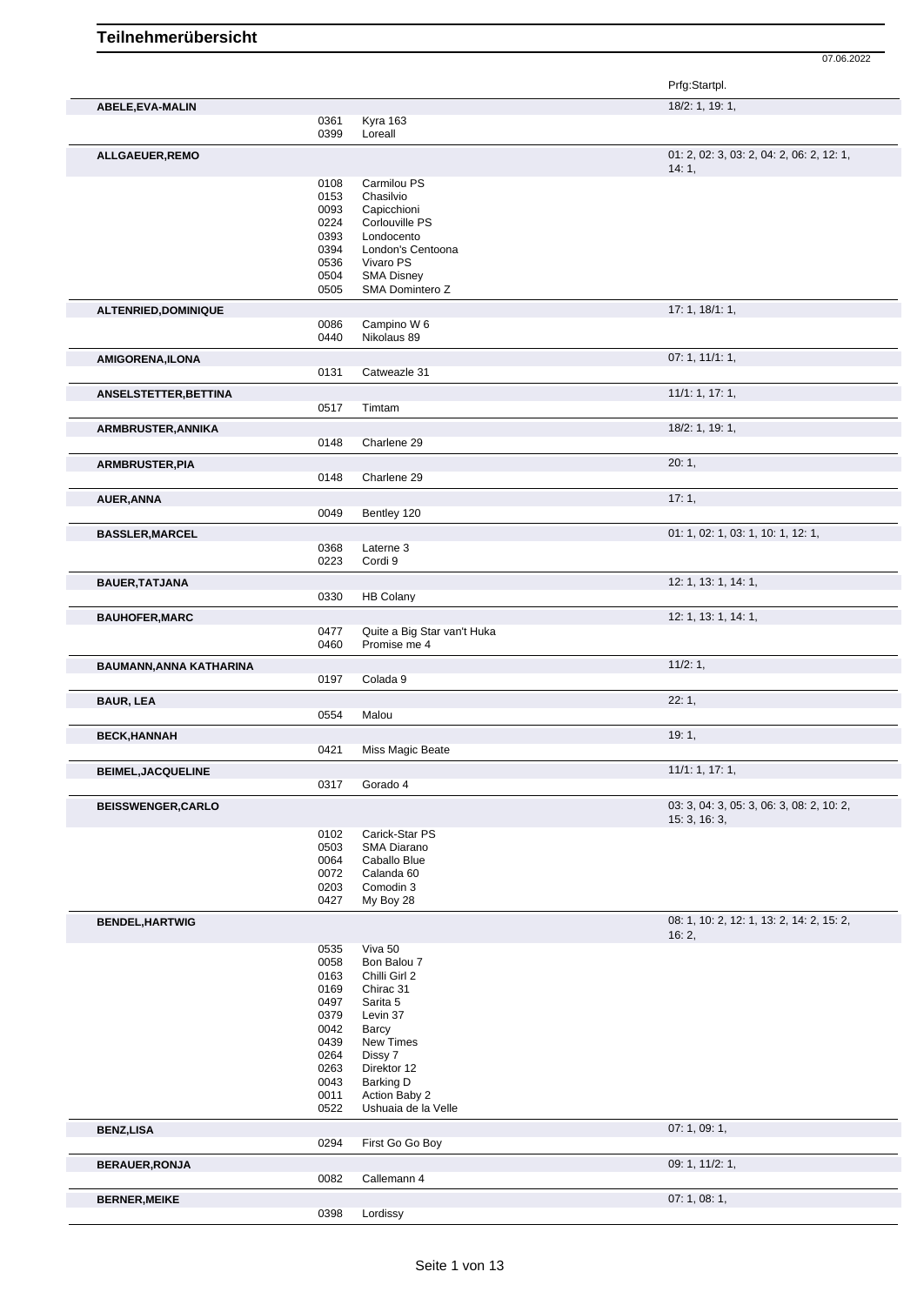|                                |              |                                  | Prfg:Startpl.                                              |
|--------------------------------|--------------|----------------------------------|------------------------------------------------------------|
| <b>BERRES, BRISKA</b>          |              |                                  | 17:1, 18/1:1,                                              |
|                                | 0033         | Arissima 3                       |                                                            |
|                                | 0192         | Coeur de Cheval                  |                                                            |
| <b>BERRES,LEONIE</b>           |              |                                  | 09: 1, 17: 1,                                              |
|                                | 0033         | Arissima 3                       |                                                            |
|                                | 0192         | Coeur de Cheval                  |                                                            |
| <b>BESSLER, TOBIAS</b>         |              |                                  | 17: 1, 18/1: 1,                                            |
|                                | 0361         | Kyra 163                         |                                                            |
|                                | 0242         | Darkness US                      |                                                            |
|                                | 0399         | Loreall                          |                                                            |
| <b>BEUTEL, JOHANNA ODILIA</b>  |              |                                  | 20: 1, 22: 1,                                              |
|                                | 0544         | <b>Little Ferro</b>              |                                                            |
| <b>BEUTEL, LYDIA SARAH</b>     |              |                                  | 18/2: 1, 19: 2, 20: 1,                                     |
|                                | 0052         | Bijou de Balou                   |                                                            |
|                                | 0360         | Kulberg's Melissa                |                                                            |
|                                | 0275<br>0411 | Ecolondo 2<br><b>Macho Quess</b> |                                                            |
|                                | 0448         | Orchid's Bart                    |                                                            |
|                                | 0344         | <b>Jack 574</b>                  |                                                            |
|                                |              |                                  |                                                            |
| <b>BINDER, FELICITAS</b>       |              |                                  | 06: 1, 07: 1, 08: 1, 10: 1, 13: 1, 14: 1,<br>15: 2, 16: 2, |
|                                | 0062         | Bünteeichen Navito               |                                                            |
|                                | 0499         | Sauvignon Blanc B                |                                                            |
|                                | 0240         | Danciera 10                      |                                                            |
|                                | 0459         | Pretty Lady 34                   |                                                            |
|                                | 0040         | <b>Balou's Princess</b>          |                                                            |
|                                | 0445<br>0292 | Nunette<br>Finley 134            |                                                            |
|                                | 0521         | Undercover 36                    |                                                            |
|                                | 0247         | Del Amie                         |                                                            |
| <b>BINDER, JENNY</b>           |              |                                  | 09: 1, 11/1: 1, 15: 1, 16: 2, 17: 1,                       |
|                                | 0406         | Lovelyn K                        |                                                            |
|                                | 0039         | Ayala Blue                       |                                                            |
|                                | 0353         | King George 27                   |                                                            |
| <b>BORST, HANNA</b>            |              |                                  | 04: 1, 05: 1, 06: 2, 07: 1, 13: 2, 15: 1,                  |
|                                |              |                                  | 16:1,                                                      |
|                                | 0061         | Bugatti 55                       |                                                            |
|                                | 0207         | Concetta B 3                     |                                                            |
|                                | 0193<br>0191 | Coeur de Foret 3<br>Coco O.T.    |                                                            |
|                                | 0534         | Vision Impossible                |                                                            |
|                                |              |                                  | 05: 1, 06: 1, 09: 1, 10: 1,                                |
| <b>BORST, JUSTIN KARINA</b>    | 0231         | Costa Rica W                     |                                                            |
|                                | 0164         | Chin Chili                       |                                                            |
|                                |              |                                  | 22:1,                                                      |
| <b>BOSS, PAULA</b>             | 0553         | Cara                             |                                                            |
|                                |              |                                  |                                                            |
| <b>BOUR, MELISSA</b>           |              |                                  | 09: 1, 10: 1, 11/1: 1,                                     |
|                                | 0196         | Cola's Corvina MB                |                                                            |
| <b>BRACHT, JESSICA</b>         |              |                                  | 19: 1, 21: 1,                                              |
|                                | 0031         | Anke van't klein Asdonk          |                                                            |
| <b>BRANDL, LENIA</b>           |              |                                  | 18/2: 1, 19: 1,                                            |
|                                | 0516         | Theo RZ                          |                                                            |
| <b>BRAUN, BRIGITTE</b>         |              |                                  | 09: 1, 17: 1,                                              |
|                                | 0162         | Chiclana 19                      |                                                            |
| <b>BRENNER, ANNA-SOPHIE</b>    |              |                                  | 08: 1, 09: 2, 10: 2, 11/2: 2, 17: 1,                       |
|                                | 0106         | Carlson 117                      |                                                            |
|                                | 0509         | Sofar away                       |                                                            |
| <b>BRENNER, CORA</b>           |              |                                  | 19:1,                                                      |
|                                | 0004         | Abelino                          |                                                            |
|                                |              |                                  | 09: 1, 11/2: 1, 17: 3, 18/2: 2,                            |
| <b>BUECHELER, LENNY DANIEL</b> | 0267         | Donata-M                         |                                                            |
|                                | 0226         | Cornett's Crash                  |                                                            |
|                                | 0100         | Cardento H                       |                                                            |
|                                | 0369         | Latino van't Laar                |                                                            |
|                                | 0490         | Salento 4                        |                                                            |
| <b>BUECHELER, NIK JULIUS</b>   |              |                                  | 21:1,                                                      |
|                                | 0267         | Donata-M                         |                                                            |
|                                | 0100         | Cardento H                       |                                                            |
| <b>CARSTENSEN,UWE</b>          |              |                                  | 01: 1, 03: 1, 04: 1, 06: 2, 10: 2, 12: 2,                  |
|                                |              |                                  | 13: 3, 14: 3, 15: 3, 16: 3,                                |
|                                | 0494         | Sandro Gold                      |                                                            |
|                                | 0119         | Casilva                          |                                                            |
|                                | 0302         | Galaxie du Moulin                |                                                            |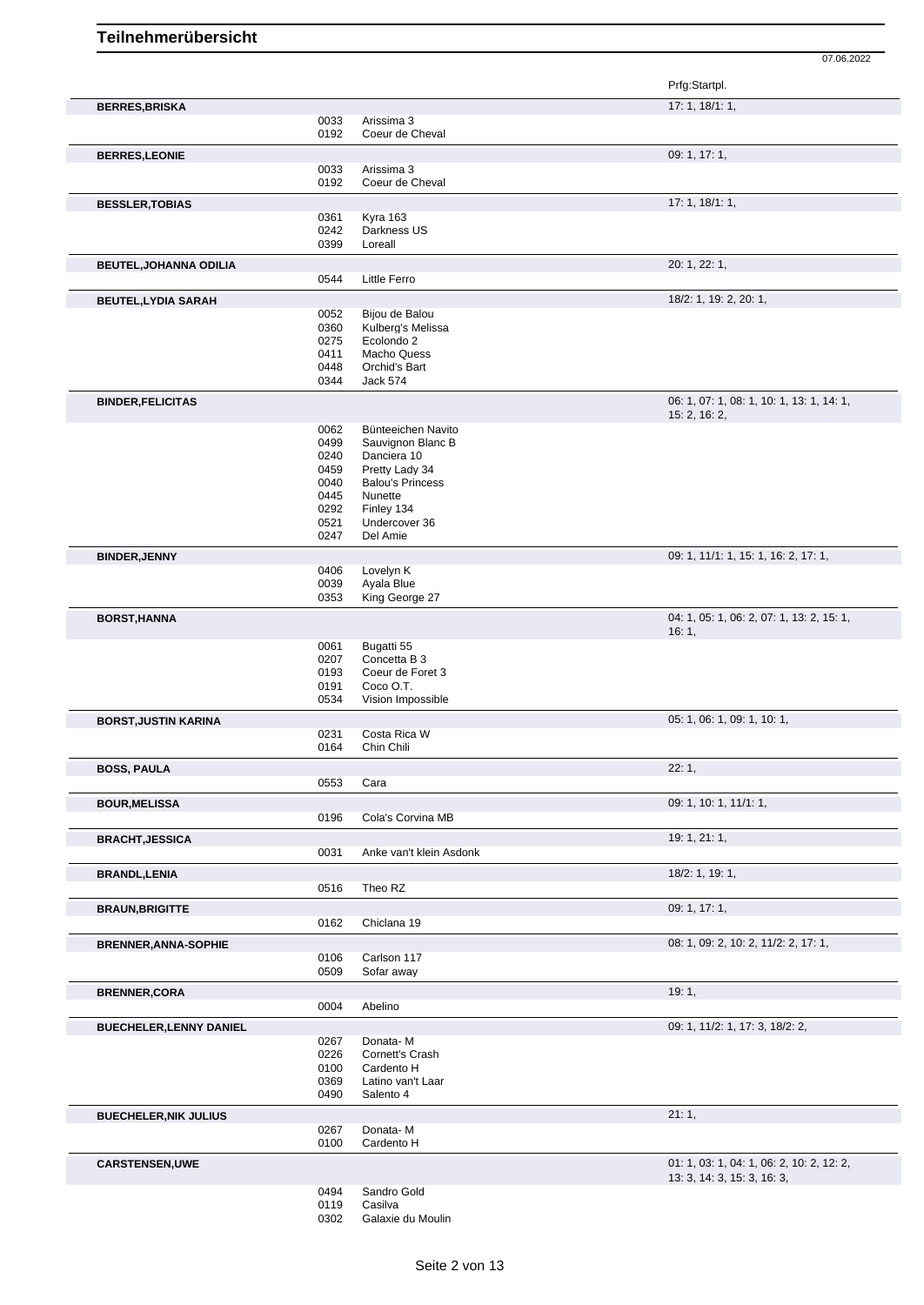07.06.2022

Prfg:Startpl.

|                                | 0301         | Galan 238                      |                                           |
|--------------------------------|--------------|--------------------------------|-------------------------------------------|
|                                | 0087         | Campoclassico                  |                                           |
|                                | 0452         | PBM Land Rover                 |                                           |
|                                | 0307         | Girl on Fire 3                 |                                           |
|                                | 0047<br>0300 | Bella Vita 16                  |                                           |
|                                | 0041         | Fu Balou<br>Barbossa 5         |                                           |
|                                | 0451         | <b>PBM Cesario</b>             |                                           |
|                                | 0506         | SMA Kanbaro Blue               |                                           |
|                                | 0414         | Manfred 39                     |                                           |
|                                | 0171         | Christallotta                  |                                           |
|                                | 0465         | Quatinus                       |                                           |
|                                | 0305         | Garance du Moulin MM           |                                           |
|                                | 0032         | Any Question                   |                                           |
|                                | 0205         | Con Silver                     |                                           |
|                                | 0520         | Unbelievable HH                |                                           |
|                                | 0435         | Nemrod de Vauxelles            |                                           |
|                                | 0069         | Caesar Z 2                     |                                           |
|                                | 0150         | Charly's Angel H.H.            |                                           |
|                                | 0416         | Maserati 23                    |                                           |
|                                | 0444         | Nuestro HJB                    |                                           |
| <b>CASPER, TIM</b>             |              |                                | 09: 1, 10: 1, 15: 1, 16: 1,               |
|                                | 0214         | Contino 76                     |                                           |
|                                | 0122         | Cassilana 3                    |                                           |
|                                | 0176         | Ciaquinero                     |                                           |
| <b>CLAUSS, MILENA</b>          |              |                                | 11/2: 1, 17: 1,                           |
|                                | 0403         | Lotta 239                      |                                           |
| DANGEL, LUISA                  |              |                                | 22:1,                                     |
|                                | 0550         | Rhyddlad Anglesea Gold         |                                           |
| DANGEL, PIA                    |              |                                | 21:1,                                     |
|                                | 0549         | Nespresso G                    |                                           |
|                                |              |                                |                                           |
| <b>DANZER, THOMAS</b>          |              |                                | 13: 1, 15: 1, 17: 1, 18/1: 1,             |
|                                | 0178         | Cibonacci D                    |                                           |
| DAUSER, ANNIKA NINA            |              |                                | 17:1, 18/1:1,                             |
|                                | 0463         | Quando Quando D                |                                           |
|                                | 0475         | Quirino M                      |                                           |
|                                | 0415         | Mary Poppins 86                |                                           |
|                                | 0078         | Call me Coolio D               |                                           |
| DEMMELER, ANNE                 |              |                                | 19:1,                                     |
|                                | 0204         | Con Carlo R                    |                                           |
| DINGLER, ANNA-LENA             |              |                                | 06: 1, 07: 1, 08: 1, 13: 1, 14: 1, 15: 2, |
|                                |              |                                | 16:3,                                     |
|                                | 0213         | Contessa R                     |                                           |
|                                | 0123         | Cassilanos Heiße Liebe R       |                                           |
|                                | 0239         | Daisy F                        |                                           |
|                                | 0113         | Casatessa R                    |                                           |
|                                | 0109         | Carotte R                      |                                           |
|                                | 0006         | Abrakadabra R                  |                                           |
|                                | 0067         | Cadora R                       |                                           |
| DOLDERER, VERA                 |              |                                | 19: 1, 21: 1,                             |
|                                | 0487         | Rivera 17                      |                                           |
|                                | 0280         | Enrico Littlefoot              |                                           |
| <b>DUCKECK, VIVIEN</b>         |              |                                | 19:1,                                     |
|                                | 0304         | Gandor 22                      |                                           |
| DUDIK DR. MED. VET., CHRISTINA |              |                                | 08: 1, 09: 1,                             |
|                                | 0037         | Atlantis 191                   |                                           |
|                                |              |                                | 16:1,                                     |
| <b>DUDIK,STEFAN</b>            | 0018         | Al Amir 3                      |                                           |
|                                |              |                                |                                           |
| <b>DUNKES, SABINE</b>          |              |                                | 04: 2, 13: 1,                             |
|                                | 0408<br>0296 | Lucky Crazy Cindy<br>Florenz I |                                           |
|                                | 0476         | Quislane RD                    |                                           |
|                                |              |                                |                                           |
| <b>EBERHARDT, KATRIN</b>       |              |                                | 09: 1, 10: 1, 11/1: 1,                    |
|                                | 0255<br>0038 | Diabella Rose<br>Ava Max       |                                           |
|                                | 0355         | King Lui 14                    |                                           |
|                                |              |                                |                                           |
| EBERHARDT, UWE                 |              |                                | 05: 2, 06: 1, 10: 2, 11/1: 2, 13: 2, 14:  |
|                                |              |                                | 2, 15: 1, 16: 1,                          |
|                                | 0255<br>0065 | Diabella Rose<br>Cabarado      |                                           |
|                                | 0038         | Ava Max                        |                                           |
|                                | 0013         | Action Man 5                   |                                           |
|                                | 0355         | King Lui 14                    |                                           |
| <b>EGETENMEIER, LUKAS</b>      |              |                                | 05: 1, 06: 1, 09: 1, 10: 1,               |
|                                | 0071         | Cajana 6                       |                                           |
|                                |              |                                |                                           |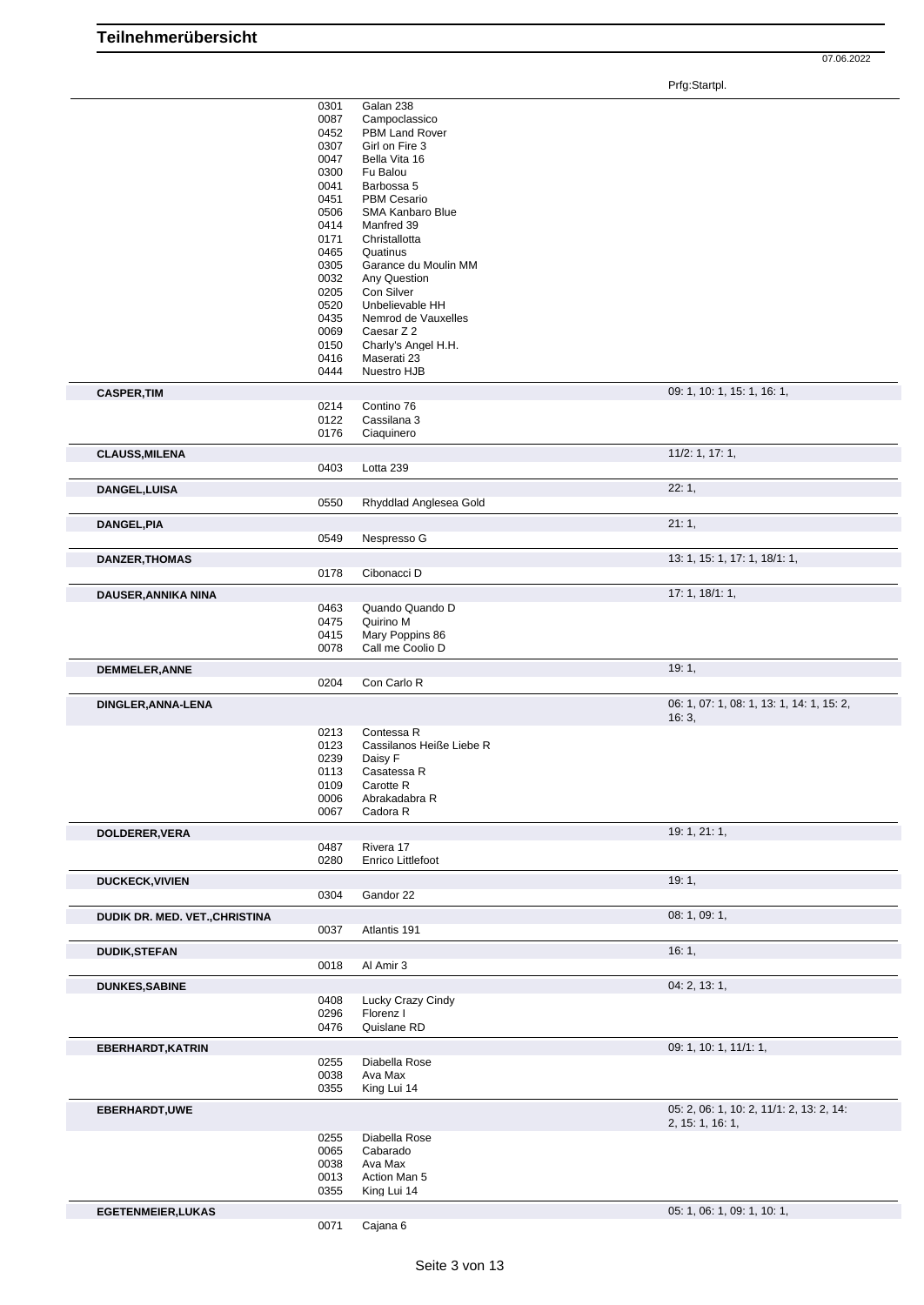07.06.2022

Prfg:Startpl.

| EICHERT, KLAUS-PHILIPP        |              |                               | 05: 1, 06: 1, 13: 2, 14: 2, 15: 2, 16: 2, |
|-------------------------------|--------------|-------------------------------|-------------------------------------------|
|                               | 0381         | Like Crazy E                  |                                           |
|                               | 0262         | Dior E                        |                                           |
|                               | 0299         | For Space                     |                                           |
|                               | 0279         | Eljenohve                     |                                           |
| <b>ENGEL, LARISSA</b>         |              |                               | 07: 2, 09: 1, 10: 2, 13: 1, 14: 1,        |
|                               | 0351         | Kanway                        |                                           |
|                               | 0212         | Constalino PS                 |                                           |
| <b>ENGELHARD, THOMAS</b>      |              |                               | 07: 2, 08: 2,                             |
|                               | 0099         | Caramba E                     |                                           |
|                               | 0165         | Chin's Tonic N                |                                           |
| <b>FACKLER, NICOLE NADINE</b> |              |                               | 18/1:1,                                   |
|                               | 0410         | L'amie du Coeur               |                                           |
| <b>FALASTER, MELANIE</b>      |              |                               | 11/1: 1, 13: 1, 14: 1,                    |
|                               | 0491         | Salut vd Spikethoeve Z        |                                           |
| <b>FESSLER, THOMAS</b>        |              |                               | 02: 1, 13: 1,                             |
|                               | 0029         | Amiros 3                      |                                           |
|                               | 0515         | Sunrise 181                   |                                           |
|                               | 0235         | Crümel Sam                    |                                           |
|                               | 0124         | Castana 15                    |                                           |
|                               | 0376         | Lescuria                      |                                           |
|                               | 0445         | Nunette                       |                                           |
| <b>FISCHER, CORINNA</b>       |              |                               | 15: 1, 16: 1,                             |
|                               | 0423         | <b>Monsieur Million</b>       |                                           |
| <b>FISCHER, FLORIAN</b>       |              |                               | 13: 1, 15: 1, 16: 1,                      |
|                               | 0186         | Cleo WF                       |                                           |
|                               | 0423         | <b>Monsieur Million</b>       |                                           |
|                               | 0252         | Denizio                       |                                           |
| <b>FLORIAN DR., BIANCA</b>    |              |                               | 16: 1, 17: 1, 18/1: 2,                    |
|                               | 0174         | Chucky's Escapades            |                                           |
|                               | 0350         | Kalydo Sun R                  |                                           |
| <b>FOYER, JENNIFER</b>        |              |                               | 17: 2, 18/1: 2,                           |
|                               | 0151         | Charmeur 450                  |                                           |
|                               | 0467         | Quentin 180                   |                                           |
| <b>FRANK, JOHANNA</b>         |              |                               | 11/2: 2, 17: 2,                           |
|                               | 0134         | Cebulon 8                     |                                           |
|                               | 0135         | Celine 263                    |                                           |
| <b>FUHRER, MELANIE</b>        |              |                               | 11/2: 1, 17: 1,                           |
|                               | 0362         | L.A. van het Zwarte Pannenhof |                                           |
| <b>FUNK, STEFAN</b>           |              |                               | 17:2,                                     |
|                               | 0136         | Centurio F 2                  |                                           |
|                               | 0088         | Can Fly F                     |                                           |
|                               | 0519         | Tops F                        |                                           |
|                               | 0112         | Casanova F 3                  |                                           |
| <b>FUX, INDIA LETIZIA</b>     |              |                               | 02: 1, 03: 1, 05: 1, 06: 1,               |
|                               | 0514         | Stromerle                     |                                           |
|                               | 0527         | Vayu Van Halen                |                                           |
| <b>GANTNER, DANIEL</b>        |              |                               | 02: 1, 05: 1, 06: 2, 07: 1, 08: 1, 12: 1, |
|                               | 0132         | Caytano 15                    | 13: 1, 14: 1,                             |
|                               | 0370         | Lavayano                      |                                           |
|                               | 0500         | <b>SCS Little Mouse</b>       |                                           |
|                               |              |                               | 22:1,                                     |
| <b>GEIGER, CORALIE</b>        | 0554         | Malou                         |                                           |
|                               |              |                               |                                           |
| <b>GEISELMANN, LARA</b>       |              |                               | 15: 1, 16: 1,                             |
|                               | 0346<br>0429 | Jessie LH<br>Naleika          |                                           |
|                               |              |                               |                                           |
| <b>GEIST, ALEXANDRA</b>       | 0257         | Dialon 6                      | 06: 1, 07: 1, 09: 1, 10: 1, 12: 1,        |
|                               |              |                               |                                           |
| GERHARD,LARA                  |              |                               | 09: 1, 11/2: 1, 17: 1,                    |
|                               | 0030         | Amore Mio 20                  |                                           |
| <b>GESSEL, SABRINA</b>        |              |                               | 09: 1, 11/1: 1, 17: 1, 18/1: 1,           |
|                               | 0339         | I Pad                         |                                           |
|                               | 0036         | Atlanta's Luna R              |                                           |
|                               | 0010         | Aconchella R                  |                                           |
|                               | 0236         | Cunni S                       |                                           |
| <b>GIESE, ANNABELL</b>        |              |                               | 20: 1, 22: 1,                             |
|                               | 0547         | Nadeschda                     |                                           |
|                               | 0487         | Rivera 17                     |                                           |
| GLOGGER, LEA                  |              |                               | 19:1,                                     |
|                               | 0107         | Carmen 285                    |                                           |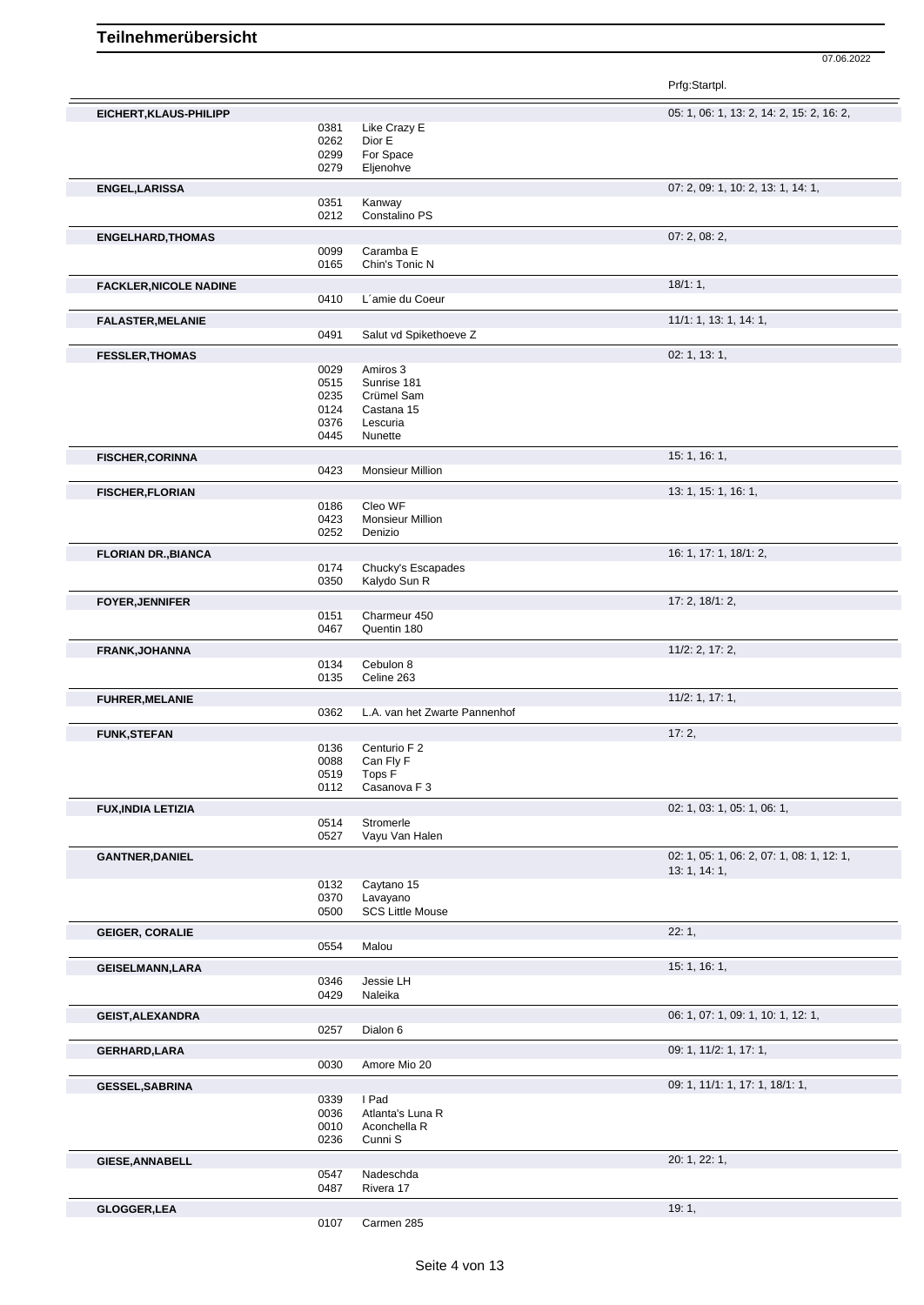|                                                                                                                                                              |              |                             | Prfg:Startpl.                              |
|--------------------------------------------------------------------------------------------------------------------------------------------------------------|--------------|-----------------------------|--------------------------------------------|
| <b>GLONING, ANNA</b>                                                                                                                                         |              |                             | 18/2:1,                                    |
|                                                                                                                                                              | 0272         | Duko 8                      | 19:1,                                      |
| <b>GNANN, CELINE</b>                                                                                                                                         | 0206         | Concetta 17                 |                                            |
| <b>GOEHRINGER, NELE</b>                                                                                                                                      | 0281         | <b>Envoys Sweet Ella</b>    | 18/1:1,                                    |
| GOLLER, LUCY                                                                                                                                                 |              |                             | 18/2: 1, 19: 1,                            |
|                                                                                                                                                              | 0211         | Consandrix                  |                                            |
| <b>GONCALVES CRUZ, RUBEN MIGU</b>                                                                                                                            |              |                             | 15: 2, 16: 2, 17: 2, 18/1: 2,              |
|                                                                                                                                                              | 0063         | C'est bon Cherie            |                                            |
|                                                                                                                                                              | 0276         | Eiskönigin 3                |                                            |
|                                                                                                                                                              | 0422         | Mochito 7                   |                                            |
|                                                                                                                                                              | 0531         | Viana 11                    |                                            |
|                                                                                                                                                              | 0496<br>0396 | Santo 123<br>Lord Almi      |                                            |
|                                                                                                                                                              | 0019         | Aladin 723                  |                                            |
|                                                                                                                                                              | 0391         | Lolita 263                  |                                            |
|                                                                                                                                                              | 0140         | Chaccon Grey                |                                            |
|                                                                                                                                                              | 0315         | Goldmoon                    |                                            |
|                                                                                                                                                              | 0357         | Kirocco                     |                                            |
|                                                                                                                                                              | 0348         | Joplin 4                    |                                            |
|                                                                                                                                                              | 0218<br>0474 | Copy Cool 3<br>Quintana 114 |                                            |
|                                                                                                                                                              | 0492         | Samba 208                   |                                            |
|                                                                                                                                                              | 0518         | Tinkerbell 81               |                                            |
| GOTTHOLD, JOACHIM                                                                                                                                            |              |                             | 09:1,                                      |
|                                                                                                                                                              | 0323         | H-Red Sensation P & A       |                                            |
| <b>GRIMM,FLORIAN</b>                                                                                                                                         |              |                             | 01: 2, 07: 1, 08: 2, 12: 1,                |
|                                                                                                                                                              | 0185         | Claudita                    |                                            |
|                                                                                                                                                              | 0009         | Acina G                     |                                            |
|                                                                                                                                                              | 0007<br>0442 | Acasina G<br>Now comes Nala |                                            |
|                                                                                                                                                              | 0528         | Verdillo G                  |                                            |
|                                                                                                                                                              | 0387         | Little Linus G              |                                            |
|                                                                                                                                                              | 0173         | Chucalou G                  |                                            |
|                                                                                                                                                              | 0347         | Jimtown's Jambalaya         |                                            |
| <b>GRIMM, INES</b>                                                                                                                                           |              | Cara Mia B                  | 06: 1, 10: 1, 11/1: 1, 18/1: 1,            |
|                                                                                                                                                              | 0096<br>0227 | Cornetto Groom              |                                            |
| <b>GROLL, ANNA</b>                                                                                                                                           |              |                             | 15:1,                                      |
|                                                                                                                                                              | 0269         | Dorée 4                     |                                            |
| <b>GRONDINGER, TINE</b>                                                                                                                                      |              |                             | 17:1,                                      |
|                                                                                                                                                              |              | Copeland                    |                                            |
|                                                                                                                                                              | 0217         |                             |                                            |
|                                                                                                                                                              |              |                             | 07: 1, 09: 1, 10: 1, 11/2: 1, 16: 1, 18/2: |
|                                                                                                                                                              |              |                             | 1,                                         |
|                                                                                                                                                              | 0422         | Mochito 7<br>Lolita 263     |                                            |
|                                                                                                                                                              | 0391<br>0218 | Copy Cool 3                 |                                            |
|                                                                                                                                                              |              |                             | 11/1: 1, 17: 1,                            |
|                                                                                                                                                              | 0383         | Linnea <sub>6</sub>         |                                            |
|                                                                                                                                                              |              |                             | 07: 1, 08: 1, 10: 2, 11/1: 1,              |
|                                                                                                                                                              | 0120         | Caspian Creek               |                                            |
|                                                                                                                                                              | 0332         | Hermine 134                 |                                            |
|                                                                                                                                                              |              |                             | 07: 1, 09: 1, 10: 1, 11/2: 1,              |
|                                                                                                                                                              | 0438         | Nevada van't Pluimke        |                                            |
|                                                                                                                                                              |              |                             | 18/2: 1, 19: 1, 21: 1,                     |
|                                                                                                                                                              | 0486         | Rigo 56                     |                                            |
|                                                                                                                                                              | 0385         | Little Flame 2              |                                            |
|                                                                                                                                                              |              |                             | 05: 1, 06: 1, 09: 1, 10: 1,                |
|                                                                                                                                                              | 0407         | Luciano 272                 |                                            |
|                                                                                                                                                              |              |                             | 17: 1, 18/2: 1,                            |
|                                                                                                                                                              | 0358         | Kolando 2                   |                                            |
|                                                                                                                                                              |              |                             | 11/1: 1, 17: 1,                            |
|                                                                                                                                                              | 0166         | Chino 31                    |                                            |
| <b>GROSSBERGER,LEONI</b><br><b>GROSSMANN, CORINNA</b><br><b>GUGELFUSS, VIKTORIA</b><br><b>HAECKEL, SOPHIE</b><br><b>HAECKEL, ULRIKE</b>                      | 0027         | Amina 62                    | 07: 1, 09: 1, 11/1: 1,                     |
|                                                                                                                                                              |              |                             |                                            |
|                                                                                                                                                              |              |                             | 06:1,                                      |
|                                                                                                                                                              | 0238         | Cynara 2                    |                                            |
|                                                                                                                                                              |              |                             | 15:1,                                      |
| <b>GROTE, KATHARINA</b><br><b>GRUENDLER, ANNA</b><br><b>GSCHWIND,LISA</b><br><b>HAECKER, MELANIE</b><br>HAEUSSERMANN, JANA<br>HALM, ANN-KATHRIN<br>HAMM,LARA | 0510         | Stakkato's Golden Bella     | 19: 1, 20: 1, 21: 1,                       |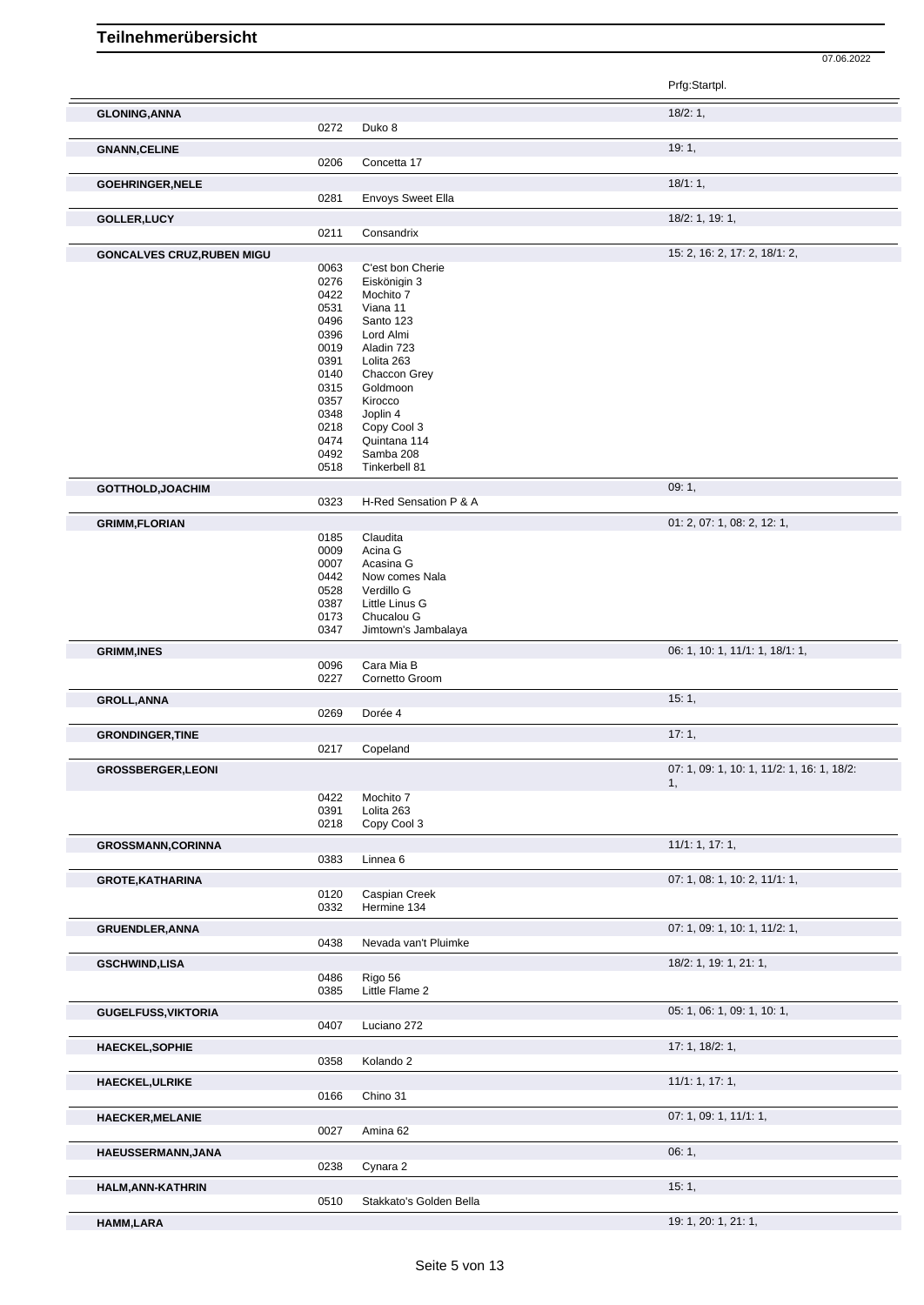|                            |              |                                   | Prfg:Startpl.                             |
|----------------------------|--------------|-----------------------------------|-------------------------------------------|
|                            | 0156         | Checkpoint 37                     |                                           |
| HAMM, MIA                  |              |                                   | 19: 1, 20: 1, 21: 1,                      |
|                            | 0101         | Cardinal S                        |                                           |
| <b>HARSCHER, CHRISTIAN</b> |              |                                   | 15: 1, 16: 1,                             |
|                            | 0525         | Van Hermi                         |                                           |
| <b>HAUBER, INES</b>        |              |                                   | 18/1:1,                                   |
|                            | 0284         | Evita 419                         |                                           |
| <b>HAUBER, JULE</b>        |              |                                   | 21:1,                                     |
|                            | 0455<br>0493 | Pikeur 95<br>Sandero 6            |                                           |
|                            | 0273         | Dulcinea AT                       |                                           |
| <b>HAUG, NADJA</b>         |              |                                   | 17:2,                                     |
|                            | 0249         | DeLuna 6                          |                                           |
|                            | 0488         | Riverdale 6                       |                                           |
| <b>HEDERER,LINDA</b>       |              |                                   | 09: 1, 11/1: 1, 17: 1,                    |
|                            | 0468         | Quentin de Blavou                 |                                           |
| <b>HEINZ, MARCUS</b>       |              |                                   | 09: 1, 11/1: 1, 17: 1,                    |
|                            | 0015         | Agrion du Clozel                  |                                           |
| <b>HELLER, SEBASTIAN</b>   | 0461         | Qidaro                            | 01: 2, 04: 2, 08: 2,                      |
|                            | 0472         | Quinaro 8                         |                                           |
|                            | 0070         | Caillou 45                        |                                           |
|                            | 0066<br>0084 | Cadora 8<br>Calvados 145          |                                           |
|                            | 0202         | Columbiene                        |                                           |
|                            | 0359         | Kosmos 73                         |                                           |
|                            | 0170         | Chloe 49                          |                                           |
| HENKE, JOHANNA             |              |                                   | 06: 1, 07: 1, 11/1: 2, 14: 1, 18/1: 1,    |
|                            | 0209<br>0306 | Conny 351<br>Gianna Amica Mia     |                                           |
| <b>HENLIN, GUILLAUME</b>   |              |                                   | 03: 2, 04: 2, 06: 3, 07: 2, 08: 2, 10: 2, |
|                            |              |                                   | 12: 1, 14: 1,                             |
|                            | 0056         | Bodycool B                        |                                           |
|                            | 0055<br>0057 | Body of Steel B<br>Bodywhite B    |                                           |
|                            | 0097         | Caracho 22                        |                                           |
|                            | 0288         | FBW Pan Am B                      |                                           |
|                            | 0310         | Glücks Body B                     |                                           |
|                            | 0312<br>0311 | Glückskind B<br>Glücksfee B 3     |                                           |
| <b>HIEBER, GERHARD</b>     |              |                                   | 09: 1, 10: 1, 17: 2,                      |
|                            | 0183         | Clarissa 126                      |                                           |
|                            | 0343         | Ida 78                            |                                           |
| HIERLEMANN, SOPHIA         |              |                                   | 05: 1, 06: 1, 12: 2, 13: 1, 14: 1,        |
|                            | 0389         | Livesall                          |                                           |
|                            | 0425         | Morpheus de la Pomme              |                                           |
| HILDENSPERGER, ANNA-LENA   | 0336         | Hilkens Schneewittchen            | 19:1,                                     |
|                            |              |                                   |                                           |
| HILLER, CAROLIN            | 0402         | Los Santos 2                      | 18/2: 1, 19: 1,                           |
|                            |              |                                   |                                           |
| <b>HILLER, LINDA</b>       | 0456         | Piper 16                          | 06: 1, 10: 2,                             |
|                            | 0278         | El Roy 3                          |                                           |
| <b>HOLL, SINJA</b>         |              |                                   | 17: 1, 18/2: 1,                           |
|                            | 0160         | Chiara 315                        |                                           |
| <b>HOLL, VANESSA</b>       |              |                                   | 04: 1, 05: 1, 06: 1, 09: 1, 10: 1, 11/2:  |
|                            |              |                                   | 1,                                        |
|                            | 0265<br>0541 | Divario 2<br>Zmoothie-Lou         |                                           |
|                            |              |                                   | 14: 1, 17: 1, 18/2: 1,                    |
| HOLZ, HANNA-MARIE          | 0190         | Coco Malou 4                      |                                           |
| HOTZ,LISA                  |              |                                   | 17: 1, 18/2: 1,                           |
|                            | 0400         | Lorena Lalea                      |                                           |
|                            | 0489         | Rubinio 62                        |                                           |
| <b>HUB, JULIA</b>          |              |                                   | 13: 1, 17: 1,                             |
|                            | 0447         | Onkel Sam S                       |                                           |
| <b>HUBER, PAULINE</b>      |              |                                   | 11/2: 1, 14: 1, 16: 1, 17: 1,             |
|                            | 0026         | Amazone 153                       |                                           |
|                            | 0149<br>0537 | Charlie Chaplin 31<br>Waikiki 235 |                                           |
|                            |              |                                   |                                           |

**ILG,ANDREAS** 14: 1,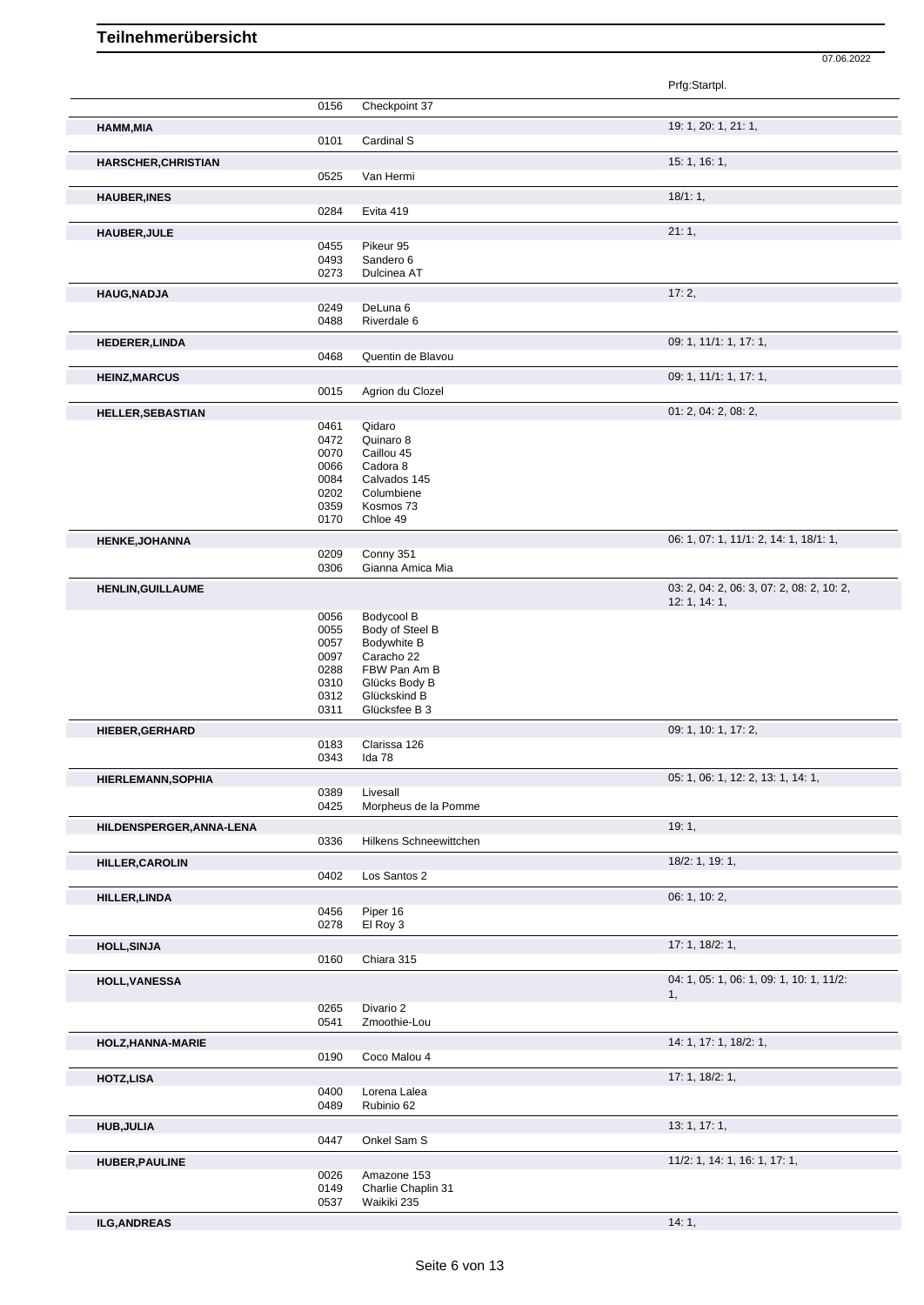|                                     |              |                            | Prfg:Startpl.                                                     |
|-------------------------------------|--------------|----------------------------|-------------------------------------------------------------------|
|                                     | 0115         | Cascalio                   |                                                                   |
| <b>IMMERZEDER, EMILY</b>            |              |                            | 11/2: 1, 18/2: 1,                                                 |
|                                     | 0366         | Ladessa 2                  |                                                                   |
| JANZEN, LEA                         |              |                            | 11/2: 1, 17: 1,                                                   |
|                                     | 0054         | <b>Black Pearl 114</b>     |                                                                   |
|                                     |              |                            | 20:1,                                                             |
| <b>JERG,LARA</b>                    | 0187         | Cleveland City Boy         |                                                                   |
|                                     |              |                            | 04: 1, 05: 1, 06: 1, 09: 1, 10: 2, 11/1:                          |
| JUENGEL, ALEXANDER                  |              |                            | 2, 12: 1, 13: 1, 14: 1,                                           |
|                                     | 0532         | Vinicius                   |                                                                   |
|                                     | 0129         | Catniss 12                 |                                                                   |
|                                     | 0308         | Give it to me              |                                                                   |
|                                     | 0530         | Versailles 9               |                                                                   |
| JUENGEL, JESSICA                    |              |                            | 15:1, 16:1,                                                       |
|                                     | 0530         | Versailles 9               |                                                                   |
| <b>KAESTLE, JANNIK</b>              |              |                            | 05: 2, 06: 2, 09: 2, 10: 2, 16: 1,                                |
|                                     | 0179         | Cinaback K                 |                                                                   |
|                                     | 0495         | Santa Eldorada K           |                                                                   |
|                                     | 0139         | Chaccolina K               |                                                                   |
| <b>KARLE COSTA, RICARDO BENZINH</b> |              |                            | 01: 1, 02: 1, 04: 1, 06: 1, 12: 1, 13: 2,<br>14: 2, 15: 2, 16: 2, |
|                                     | 0276         | Eiskönigin 3               |                                                                   |
|                                     | 0422         | Mochito 7                  |                                                                   |
|                                     | 0531         | Viana 11                   |                                                                   |
|                                     | 0496         | Santo 123                  |                                                                   |
|                                     | 0340         | I'm more than Special      |                                                                   |
|                                     | 0396         | Lord Almi                  |                                                                   |
|                                     | 0019         | Aladin 723                 |                                                                   |
|                                     | 0391<br>0140 | Lolita 263<br>Chaccon Grey |                                                                   |
|                                     | 0315         | Goldmoon                   |                                                                   |
|                                     | 0539         | Zanetti 6                  |                                                                   |
|                                     | 0345         | Janneke 8                  |                                                                   |
|                                     | 0357         | Kirocco                    |                                                                   |
|                                     | 0540         | Zef                        |                                                                   |
|                                     | 0348         | Joplin 4                   |                                                                   |
|                                     | 0218         | Copy Cool 3                |                                                                   |
|                                     | 0474         | Quintana 114               |                                                                   |
|                                     | 0492<br>0518 | Samba 208<br>Tinkerbell 81 |                                                                   |
| KAUL, LEA-MARIE                     |              |                            | 17: 1, 18/2: 1,                                                   |
|                                     | 0167         | Chinua                     |                                                                   |
| <b>KECK, TERESA</b>                 |              |                            | 18/2:1,                                                           |
|                                     | 0184         | Clasik JK                  |                                                                   |
| <b>KERN, ANJA</b>                   |              |                            | 17: 1, 18/1: 1,                                                   |
|                                     | 0251         | Demba                      |                                                                   |
| <b>KETTERL, ANNIKA</b>              |              |                            | 18/1: 1, 19: 1,                                                   |
|                                     | 0419         | Miffy Taylor               |                                                                   |
| <b>KLAPCZYNSKI, JANA</b>            |              |                            | 05: 2, 06: 2, 07: 2, 08: 2, 10: 1,                                |
|                                     | 0144<br>0092 | Chantino<br>Candlelight 32 |                                                                   |
|                                     |              |                            |                                                                   |
| <b>KLOECKNER, BIANCA</b>            | 0543         | Da Vinci                   | 19: 2, 21: 1,                                                     |
|                                     | 0543         | Da Vinci                   |                                                                   |
| KLOTZBUECHER, NINA                  |              |                            | 15: 1, 16: 2,                                                     |
|                                     | 0154         | Chassidy                   |                                                                   |
|                                     | 0158         | Cherisis                   |                                                                   |
|                                     | 0143         | Chamica                    |                                                                   |
|                                     | 0159         | Chestino                   |                                                                   |
| <b>KLUGE, THOMAS</b>                |              |                            | 01: 1, 02: 1, 03: 1, 04: 1, 05: 2, 06: 1,                         |
|                                     | 0380         | Lewinson                   | 12: 1, 14: 1, 15: 3, 16: 3,                                       |
|                                     | 0111         | Casallisto                 |                                                                   |
|                                     | 0188         | Coach 15                   |                                                                   |
|                                     | 0498         | Sassou                     |                                                                   |
|                                     | 0469         | Quicksie                   |                                                                   |
|                                     | 0428         | Mylo 11                    |                                                                   |
| <b>KNAUSS, HEYDWOLFF</b>            |              |                            | 05: 1, 08: 1, 09: 1,                                              |
|                                     | 0237         | Curly Sue 195              |                                                                   |
| <b>KNORR, BERND</b>                 |              |                            | 03: 1, 06: 1, 10: 1,                                              |
|                                     | 0388         | Little Luis                |                                                                   |
|                                     | 0328<br>0329 | Haysome<br>Hayvaras        |                                                                   |
|                                     |              |                            |                                                                   |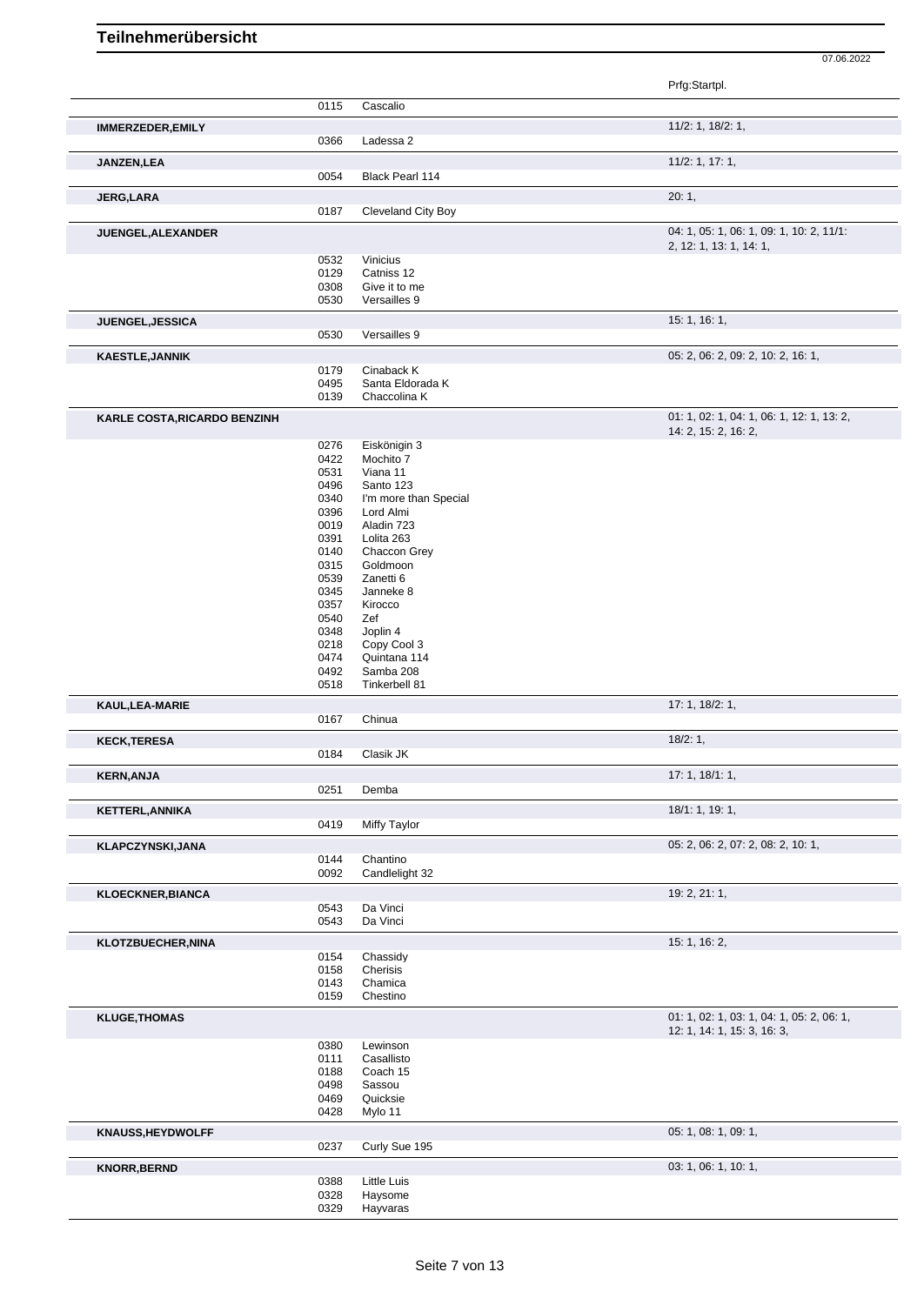Prfg:Startpl. **KOBER,VERA** 02: 1, 03: 1, 05: 1, 06: 2, 09: 1, 10: 1, 16: 1, 0512 Stalypso Blue<br>0433 Naomi 470 0433 Naomi 470<br>0201 Colorit's La Colorit's Lady K **KOCH,ANNALENA** 19: 1, 1, 2022 Corazon 47 0222 Corazon 47<br>0473 Quinta's Life Quinta's Life K **KOCH,TOBIAS** 17: 1, Lacordelli **KOEGLER,LEONIE** 11/2: 1, 17: 1, Bellarom G **KOENINGER,PIA** 21: 1, 22: 1, A Chocolate **KOLBOW,CAROLIN** 20: 1, 21: 1, Dona Chili Fairy **KONLE, MAJA** 22: 1, **KRIEGER,NADINE** 21: 1, 0412 Maily von der Loch-Ranch 0138 Cezar 26 **KRIEGLER,KIM SELINA** 19: 1, 20: 1, 21: 1, 0404 Lottchen 36<br>0062 Bünteeicher Bünteeichen Navito **KROPP,JANA** 17: 1, 18/2: 1, 0244 Dawina 58 **KUHLINS,MIRA** 21: 1, 0321 GWH Aleandro **KUHN,JOHANNES** 13: 1, 14: 1, 15: 1, 16: 1, 16: 1, 16: 1, 16: 1, 16: 1, 16: 1, 16: 1, 16: 1, 16: 1, 16: 1, 16: 1, 0526 Van Holder<br>0290 Ferris K 3 Ferris K 3 **KUHN,LEONIE** 04: 1, 05: 2, 06: 1, 07: 1, 08: 1, 09: 1, 10: 1, 13: 1, 14: 1, 0524 Valentine T<br>0464 Quantum 25 0464 Quantum 25<br>0430 Nando 6 Nando 6 **KUNZE,MIA** 21: 1, 22: 1, 0484 Rebella Royal **KUNZE,RAMONA** 02: 2, 05: 2, 0535 Viva 50<br>0058 Bon Bal 0058 Bon Balou 7<br>0163 Chilli Girl 2 Chilli Girl 2 0169 Chirac 31 0497 Sarita 5<br>0121 Cassidy 0121 Cassidy 61<br>0263 Direktor 12 Direktor 12 0522 Ushuaia de la Velle **KURZ,JANINA** 17: 1, 18/2: 1, 0248 Delmonico 3 **LANDGRAF,CAROLIN** 07: 1, 08: 1, 09: 1, 0316 Good Vibes Only **LANGER-SCHULZ,SABRINA** 17: 1, 18/1: 1, 0441 Ninja 140 **LEUTELT,NATALIE** 18/1: 1, Casalitoo **LIESKE,JULIA** 16: 1, 1, 2008 Acierant 16: 1, 2008 Acierant 16: 1, 2008 Acierant 16: 1, 2008 Acierant 16: 1, 2008 Acierant 16: 1, 2008 Acierant 1, 2008 Acierant 1, 2008 Acierant 1, 2008 Acierant 1, 2008 Acierant 1, 2008 Ac 0008 Acierant<br>0268 Donna P 0268 Donna Perra<br>0337 Horka Z Horka Z **LINK,ANNIKA** 01: 1, 02: 1, 04: 1, 05: 2, 07: 1, 13: 1, 14: 1, 15: 2, 16: 2, 0298 For Player 0220 Coral 13<br>0189 Coachella Coachella S **LOTT,MELANIE** 12: 1, 14: 1, **Ouite Great** 

07.06.2022

0371 Lavito 6

**MAAG,CAROLIN** 11/1: 1, 17: 1,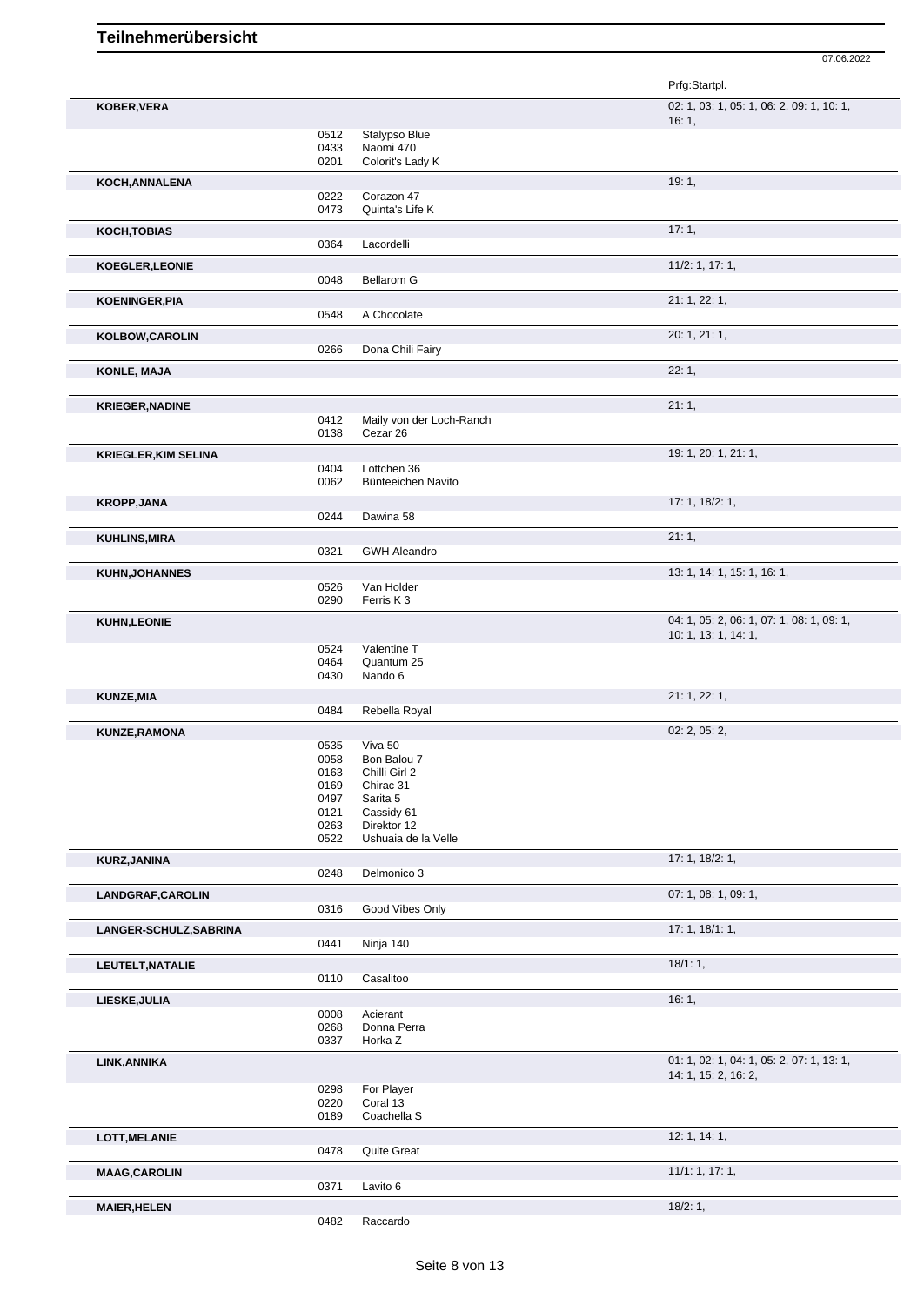|                                |              |                                        | Prfg:Startpl.                             |
|--------------------------------|--------------|----------------------------------------|-------------------------------------------|
|                                | 0508         | Smilla 110                             |                                           |
| <b>MAIER, MAXIE LUISE</b>      |              |                                        | 17: 1, 18/2: 2,                           |
|                                | 0395         | Lorbas 281                             |                                           |
|                                | 0377         | Let's go 117                           |                                           |
|                                | 0386         | Little Lady 251                        |                                           |
| <b>MERZ, SARA-LENA</b>         |              |                                        | 17: 1, 18/2: 1,                           |
|                                | 0480         | Quorum S                               |                                           |
|                                |              |                                        |                                           |
| <b>MUELLER, MIA</b>            |              |                                        | 21: 1, 22: 1,                             |
|                                | 0551         | Osira                                  |                                           |
|                                | 0552         | Santander                              |                                           |
| <b>MUELLER, ALINA</b>          |              |                                        | 10:1,                                     |
|                                | 0401         | Lorio 35                               |                                           |
|                                |              |                                        | 01: 2, 02: 2, 03: 2, 04: 1, 05: 1, 06: 1, |
| <b>MUELLER, MARIAN</b>         |              |                                        | 07: 1, 12: 2, 13: 3, 14: 3, 15: 1, 16: 1, |
|                                | 0155         | Chatillon 3                            |                                           |
|                                | 0117         | Cash Flow 32                           |                                           |
|                                | 0145         | Chapeau 42                             |                                           |
|                                | 0254         | Despacita 9                            |                                           |
|                                | 0513         | <b>Stellarius</b>                      |                                           |
|                                | 0501         | <b>Silver Credit</b>                   |                                           |
|                                | 0233         | Coupe                                  |                                           |
|                                | 0286         | FBW Cailean                            |                                           |
|                                | 0146         | Chappeloup 3                           |                                           |
|                                | 0142         | Chameur 170                            |                                           |
|                                | 0075         | Caligraf                               |                                           |
|                                | 0529         | Versace 25                             |                                           |
|                                | 0200         | Colorado 253                           |                                           |
|                                | 0127         | Catchu                                 |                                           |
|                                | 0210         | Connykanone                            |                                           |
|                                | 0502         | SMA Can fly's Boy                      |                                           |
|                                | 0118         | Cashiew 3                              |                                           |
|                                | 0418         | Merino van de Achterhoek               |                                           |
|                                | 0180         | Cino H                                 |                                           |
|                                | 0080         | Call me Zoé                            |                                           |
|                                |              |                                        |                                           |
| <b>MUELLER, MELANIE</b>        | 0363         | La Queena                              | 13: 1, 14: 1, 15: 1, 16: 1,               |
|                                |              |                                        |                                           |
| <b>MUELLER, PETRA LISA</b>     |              |                                        | 11/1: 1, 17: 1,                           |
|                                | 0373         | Legacy 11                              |                                           |
| <b>MUENCH,LEONIE</b>           |              |                                        | 09: 1, 11/2: 1,                           |
|                                | 0089         | Cancador                               |                                           |
|                                |              |                                        |                                           |
| <b>MURAUER, LAURA</b>          |              |                                        | 09: 1, 10: 1,                             |
|                                | 0074         | Calida P                               |                                           |
|                                | 0195         | Cola M                                 |                                           |
| <b>NEHER, JULIA</b>            |              |                                        | 16: 1, 18/1: 1,                           |
|                                |              | 0424 Montano S                         |                                           |
|                                |              |                                        | 03: 1, 06: 2, 10: 1,                      |
| <b>NEHMEYER, CHRISTIN</b>      |              |                                        |                                           |
|                                | 0232         | Cougar <sub>6</sub>                    |                                           |
|                                | 0291<br>0277 | Fightina la fidéle<br>El Calito 2      |                                           |
|                                |              |                                        |                                           |
|                                | 0258<br>0378 | Diamant de l'espoir<br>Leticia Camparo |                                           |
|                                | 0453         | Penny Pitou                            |                                           |
|                                |              |                                        |                                           |
| <b>NEUF, SIMONE</b>            |              |                                        | 09: 1, 10: 1, 14: 1, 15: 1, 16: 1,        |
|                                | 0420         | <b>Mira 724</b>                        |                                           |
|                                | 0334         | Hermione Tourtoulou                    |                                           |
|                                |              |                                        | 04: 2, 05: 2, 06: 2,                      |
| NEUMEISTER, MAXIMILIAN         |              |                                        |                                           |
|                                | 0059         | Bonita 426                             |                                           |
|                                | 0481<br>0397 | Quox<br>Lord Lupo 7                    |                                           |
|                                | 0327         | Hastor                                 |                                           |
|                                |              |                                        |                                           |
| NOWAKOWSKI, SELINA             |              |                                        | 17:1, 18/1:1,                             |
|                                | 0137         | Cesaria                                |                                           |
| <b>OESTERLE, MONA</b>          |              |                                        | 17: 1, 18/1: 1,                           |
|                                | 0172         | Christo 43                             |                                           |
|                                |              |                                        |                                           |
| OGGER, KATHARINA               |              |                                        | 09: 1, 11/2: 1,                           |
|                                | 0051         | Big Ben 137                            |                                           |
|                                |              |                                        | 17: 1, 18/2: 1,                           |
| <b>ORTWEIN, CHANTAL CELINE</b> | 0208         | Conchita 129                           |                                           |
|                                |              |                                        |                                           |
| OTT, SARAH CHIARA              |              |                                        | 05: 2, 07: 2,                             |
|                                | 0108         | Carmilou PS                            |                                           |
|                                |              |                                        |                                           |
|                                | 0014         | Afterglow                              |                                           |
|                                | 0393         | Londocento                             |                                           |
|                                | 0394         | London's Centoona                      |                                           |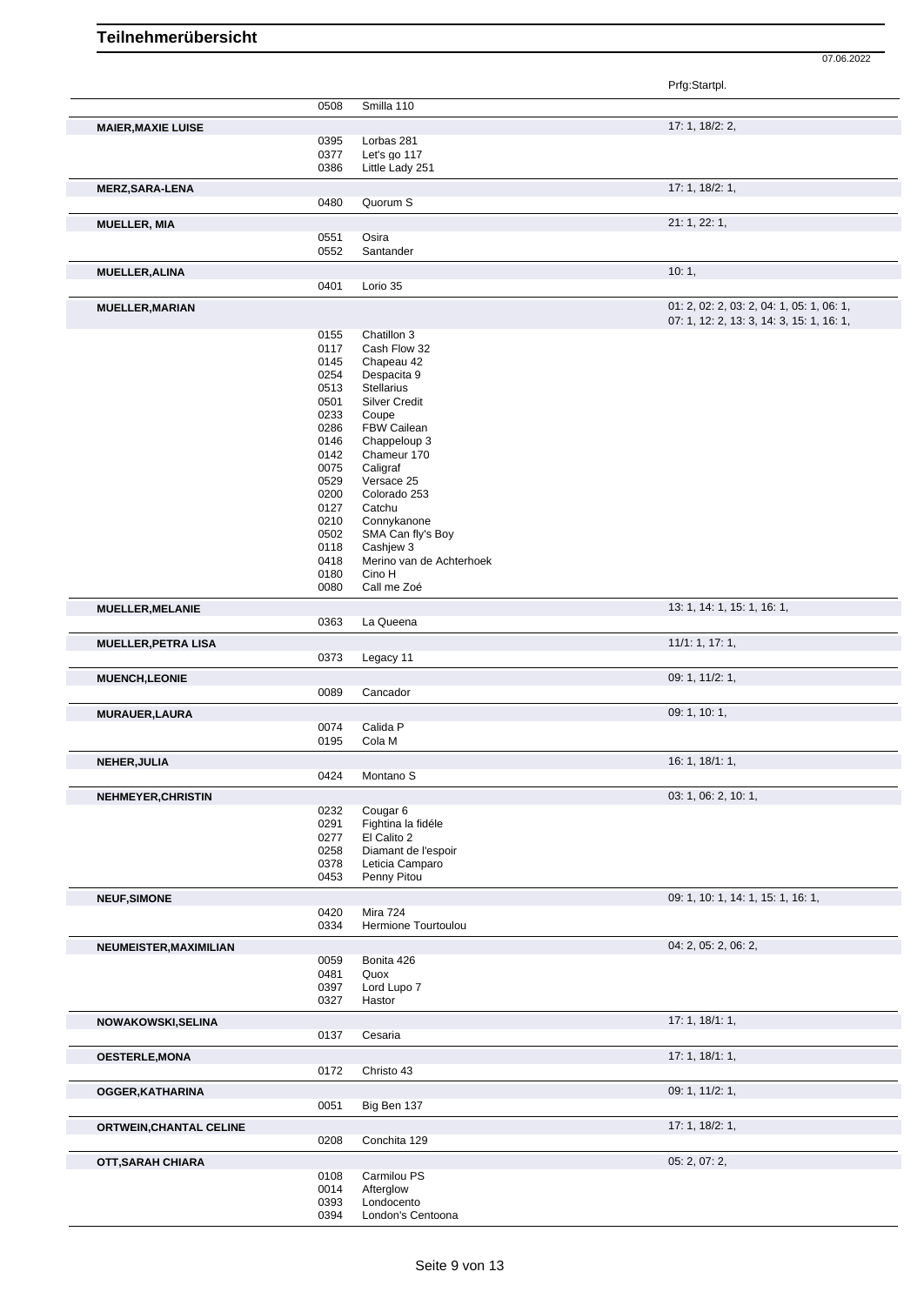|                                 |              |                                           | Prfg:Startpl.                      |
|---------------------------------|--------------|-------------------------------------------|------------------------------------|
| PEPLAWSKA, ELLA                 |              |                                           | 17: 1, 18/1: 1,                    |
|                                 | 0198         | <b>Coldplay Deluxe</b>                    |                                    |
|                                 |              |                                           | 17:1, 18/1:1,                      |
| PETERSEN, SVENJA                | 0091         | Candimos                                  |                                    |
|                                 |              |                                           | 18/1: 1, 19: 1,                    |
| PFANZ, CONSTANZE                | 0002         | A Foxpipe                                 |                                    |
|                                 |              |                                           |                                    |
| PFEIFER, CHRISTIAN              |              |                                           | 01: 2, 02: 2, 13: 1, 15: 1,        |
|                                 | 0392<br>0104 | Lollita 3<br>Carl Günther                 |                                    |
|                                 | 0270         | Duc de l'Impermeable                      |                                    |
|                                 |              |                                           |                                    |
| <b>PFEIFER, MARKUS</b>          | 0194         | Cognac 117                                | 04: 1, 05: 1, 06: 1, 15: 1, 16: 1, |
|                                 | 0225         | Cornetano 4                               |                                    |
|                                 |              |                                           |                                    |
| PFITZER, ANNA                   | 0044         | Bayard-P                                  | 08:1,                              |
|                                 |              |                                           |                                    |
| PFIZENMAIER, MELINA             |              |                                           | 10:1,                              |
|                                 | 0479         | Quitsch-Quatsch                           |                                    |
|                                 | 0133         | Cazador 12                                |                                    |
| <b>PREISS, DIETER</b>           |              |                                           | 09: 1, 17: 1, 18/1: 1,             |
|                                 | 0326         | Habouche                                  |                                    |
| PYTLIK, ANNE-MARIE              |              |                                           | 05: 1, 07: 1, 09: 1,               |
|                                 | 0155         | Chatillon 3                               |                                    |
| QUILITZ, ALINA                  |              |                                           | 17:1, 18/1:1,                      |
|                                 | 0483         | Randall 4                                 |                                    |
|                                 |              |                                           |                                    |
| <b>RAMOS LUNA, MANUEL JESUS</b> | 0557         | Prince Charming 21                        | 15: 1, 16: 1,                      |
|                                 |              |                                           |                                    |
| RAUNER, KATJA                   |              |                                           | 02: 1, 03: 1, 05: 1, 06: 1,        |
|                                 | 0221         | Coralie 35                                |                                    |
| <b>RECH, DIANA</b>              |              |                                           | 18/2: 1, 19: 1,                    |
|                                 | 0293         | <b>First Delight</b>                      |                                    |
| <b>REISS, ALEXA</b>             |              |                                           | 19:1,                              |
|                                 |              |                                           |                                    |
| <b>REISS, BIRGIT</b>            |              |                                           | : 0,                               |
|                                 | 0285         | Farrellys Springflummi                    |                                    |
| RIEK, LISA-SARINA               |              |                                           | 09: 1, 11/2: 1,                    |
|                                 | 0229         | Corrado 128                               |                                    |
|                                 |              |                                           | 15:1,                              |
| <b>RODI,LEA</b>                 | 0374         | Lennox 451                                |                                    |
|                                 |              |                                           |                                    |
|                                 | 0141         | Chamano 6                                 |                                    |
|                                 | 0260         | Digeno Dinken                             |                                    |
|                                 |              |                                           |                                    |
| <b>ROESNER DR., VERA</b>        | 0454         | Petrol 3                                  | 17: 1, 18/1: 1, 21: 1,             |
|                                 |              |                                           |                                    |
| <b>ROHRER, LENI</b>             |              |                                           | 09: 1, 11/1: 2, 18/1: 2,           |
|                                 | 0047<br>0053 | Bella Vita 16<br><b>Birate Ross Blanc</b> |                                    |
|                                 |              |                                           |                                    |
| ROHRER, MARTHA                  |              |                                           | 17: 1, 18/1: 1,                    |
|                                 | 0349         | Kaisers Kimara                            |                                    |
| ROSSBERG, JESSICA               |              |                                           | 18/2:1,                            |
|                                 | 0431         | Nando R                                   |                                    |
| <b>ROTH, CHRISTIAN</b>          |              |                                           | 04: 1, 08: 2, 12: 1,               |
|                                 | 0372         | Layla 50                                  |                                    |
|                                 | 0405         | Louisiana 168                             |                                    |
| <b>RUF, THOMAS</b>              |              |                                           | 05:1,                              |
|                                 | 0339         | I Pad                                     |                                    |
|                                 | 0090         | Cancuro                                   |                                    |
|                                 | 0236         | Cunni S                                   |                                    |
|                                 | 0023         | Ally R                                    |                                    |
|                                 | 0114         | Cascachello R                             |                                    |
| <b>RUFF, JESSICA</b>            |              |                                           | 18/1:1,                            |
|                                 | 0105         | Carla Kolumna 9                           |                                    |
| <b>RUFF, MELINA</b>             | 0538         | Weltfee FB                                | 21:1,                              |

07.06.2022

**SAILER,KATJA** 12: 1, 14: 1, 16: 1,<br>
0128 Cathleen 43<br>
0335 High Five 19<br>
0458 Pocahontas' Berlin 0128 Cathleen 43

- 0335 High Five 19
- 0458 Pocahontas' Berlin 0462 Qiwi van Baublo

0081 Callaghan 6

0105 Carla Kolumna 9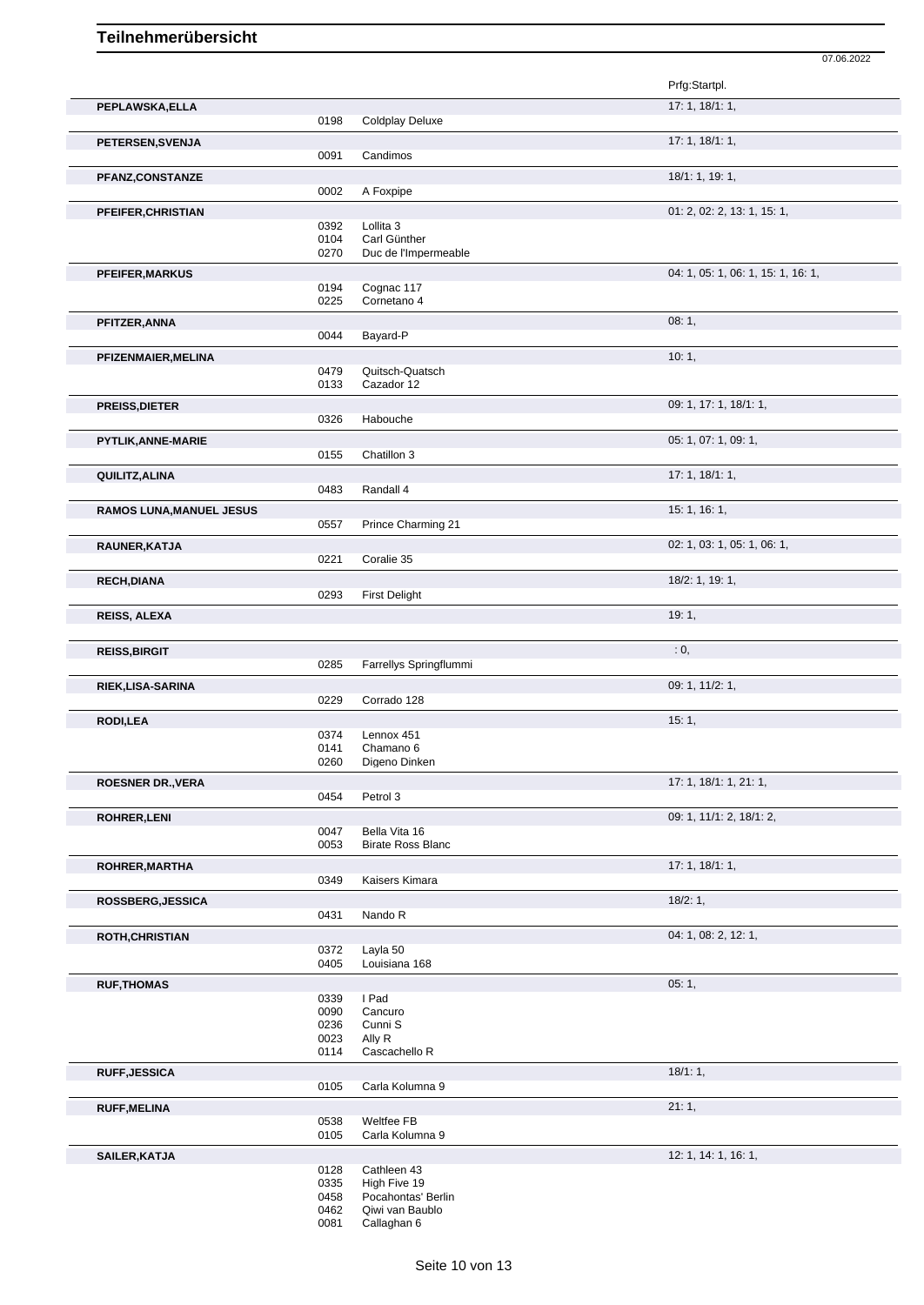07.06.2022

|                               |              |                                            | Prfg:Startpl.                             |
|-------------------------------|--------------|--------------------------------------------|-------------------------------------------|
| SAILER, WERNER                |              |                                            | 02: 1, 05: 2, 06: 2, 10: 2, 12: 1, 13: 2, |
|                               |              |                                            | 14: 2, 15: 3, 16: 2,                      |
|                               | 0234<br>0098 | Crazy Grace<br>Caracho's Carly             |                                           |
|                               | 0046         | <b>Belinda PH</b>                          |                                           |
|                               | 0363         | La Queena                                  |                                           |
|                               | 0338         | Hulapalou                                  |                                           |
|                               | 0161         | Chiccolina 10                              |                                           |
|                               | 0283         | Etoupe d'Armanville                        |                                           |
| <b>SANDNER, NATHALIE</b>      |              |                                            | 19:1,                                     |
|                               | 0450         | Palme 47                                   |                                           |
|                               |              |                                            | 16:1,                                     |
| <b>SAUTER, LINDA</b>          | 0434         | Nawarra's Magic Fantasy                    |                                           |
|                               |              |                                            |                                           |
| SCHARPF-MACK, STEFANIE        |              |                                            | 05: 2, 08: 2, 09: 2, 10: 3,               |
|                               | 0079         | Call me Jack                               |                                           |
|                               | 0016         | Air Cornet                                 |                                           |
|                               | 0077         | Call me Alan S                             |                                           |
|                               | 0471         | <b>Quiet Passion</b>                       |                                           |
|                               | 0446<br>0050 | Nymoghen van ter Royen<br>Betty Barclay 20 |                                           |
|                               |              |                                            |                                           |
| <b>SCHENK, CAROLIN</b>        | 0228         | Coronados Lad                              | 09: 1, 11/1: 1,                           |
|                               |              |                                            |                                           |
| <b>SCHENZLE, THERESA</b>      | 0020         | Alert AA                                   | 17: 1, 18/2: 1,                           |
|                               |              |                                            |                                           |
| <b>SCHIESSL, CARINA</b>       |              |                                            | 11/1:1                                    |
|                               | 0126         | Catch as Catch can RL                      |                                           |
|                               | 0181         | Claas be Clever                            |                                           |
| <b>SCHIRLE, KARINA-LEONIE</b> |              |                                            | 18/2: 1, 19: 1,                           |
|                               | 0103         | Carima-Chanel RH                           |                                           |
|                               | 0060         | Bonita 549                                 |                                           |
| <b>SCHLACHTER, SIMON</b>      |              |                                            | 02: 1, 03: 1, 12: 1, 13: 2, 14: 2, 15: 1, |
|                               | 0147         | Charité                                    |                                           |
|                               | 0130         | Catokia 12                                 |                                           |
|                               | 0324         | H.S. Corporate Identity                    |                                           |
|                               | 0325         | H.S. Dakar                                 |                                           |
| <b>SCHMID, TANJA</b>          |              |                                            | 22:1,                                     |
|                               | 0553         | Cara                                       |                                           |
| <b>SCHMID,LAURA ISABELL</b>   |              |                                            | 17: 1, 18/1: 1,                           |
|                               | 0168         | Chippendale 21                             |                                           |
| <b>SCHMID, PAUL</b>           |              |                                            | 05: 1, 08: 1, 10: 2, 11/2: 1,             |
|                               | 0087         | Campoclassico                              |                                           |
|                               | 0150         | Charly's Angel H.H.                        |                                           |
| SCHNALZGER, JANA              |              |                                            | 08: 1, 09: 2, 10: 2,                      |
|                               | 0157         | Cherin                                     |                                           |
|                               | 0079         | Call me Jack                               |                                           |
|                               | 0016         | Air Cornet                                 |                                           |
|                               | 0077         | Call me Alan S                             |                                           |
|                               | 0471         | Quiet Passion                              |                                           |
|                               | 0446         | Nymoghen van ter Royen                     |                                           |
|                               | 0050         | Betty Barclay 20                           |                                           |
| <b>SCHNEIDER, LEA</b>         |              |                                            | 19: 1, 20: 1, 22: 1,                      |
|                               | 0559         | Elisenhof's Dalishia                       |                                           |
|                               | 0243         | Das Pony Maccaroni                         |                                           |
| <b>SCHOCH, RON-LEVIN</b>      |              |                                            | 18/2: 1, 19: 1,                           |
|                               | 0367         | Last Pako                                  |                                           |
| <b>SCHOKKER, CHANINE</b>      |              |                                            | 07:1,                                     |
|                               | 0216         | <b>Cool Power</b>                          |                                           |
|                               |              |                                            |                                           |
| <b>SCHOLZ, CARMEN</b>         |              |                                            | 09: 1, 11/2: 1, 17: 1,                    |
|                               | 0025         | <b>Amazing Sister</b>                      |                                           |
| <b>SCHRADE, NICOLE ANNA</b>   |              |                                            | 11/2: 1, 17: 1,                           |
|                               | 0449         | Otto van den Brande                        |                                           |
| <b>SCHROEFEL, JOHANNA</b>     |              |                                            | 15: 1, 16: 1,                             |
|                               | 0384         | Lísbeth 2                                  |                                           |
| <b>SCHROPP, CELINA</b>        |              |                                            | 19:1,                                     |
|                               | 0036         | Atlanta's Luna R                           |                                           |
| <b>SCHUELER, SUSANNE</b>      |              |                                            | 04: 1, 06: 1, 08: 1,                      |
|                               | 0085         | Camira M                                   |                                           |
|                               |              |                                            |                                           |
| <b>SCHWEIZER, CARLA</b>       |              |                                            | 01: 1, 02: 1, 03: 1, 04: 1, 05: 1, 06: 1, |
|                               | 0341         | Icarus Z                                   | 07: 1, 11/2: 1, 12: 1, 13: 1, 14: 1,      |
|                               |              |                                            |                                           |

Quite a Big Star van't Huka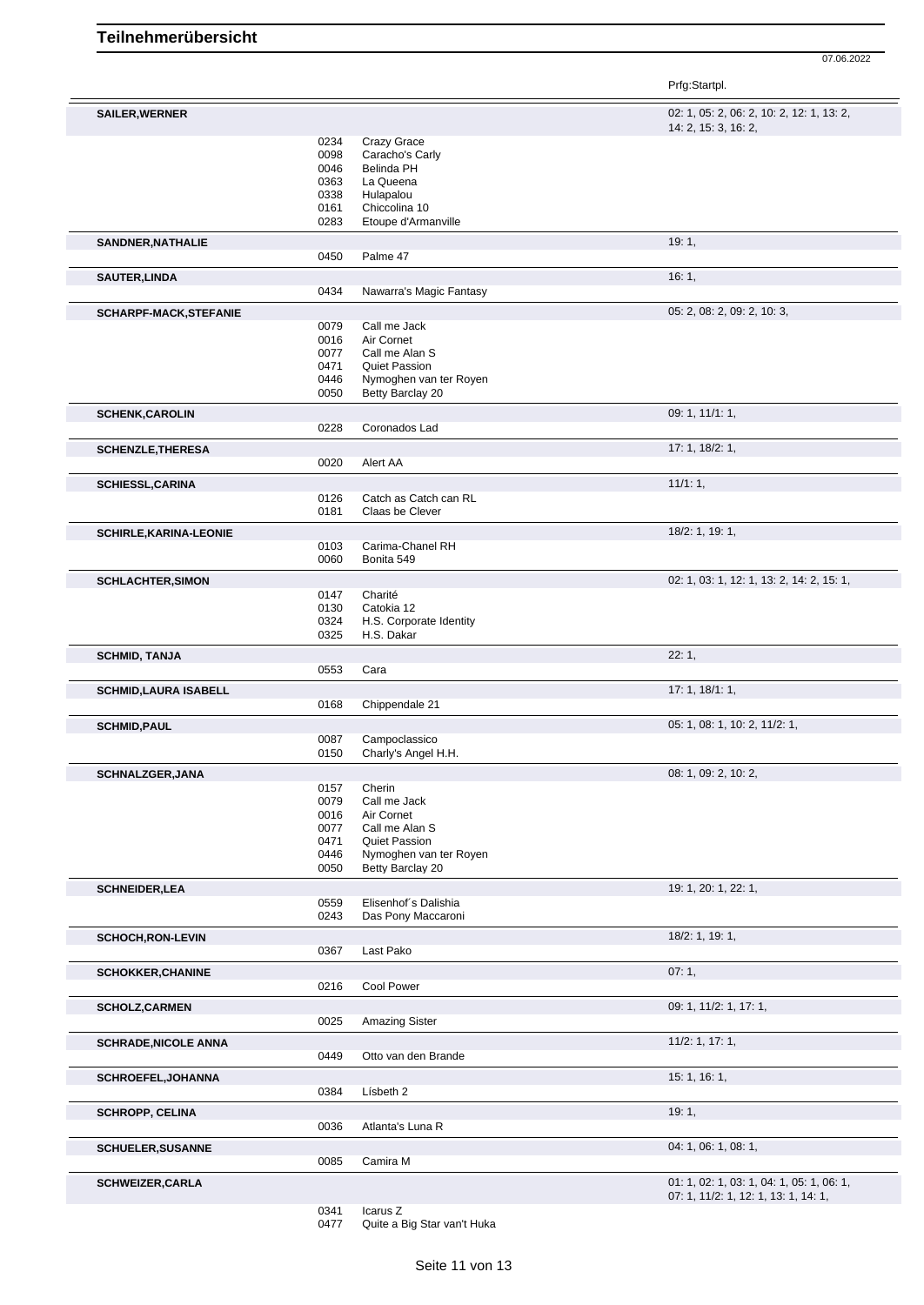|                                                                                                                       |              |                                    | Prfg:Startpl.                                      |
|-----------------------------------------------------------------------------------------------------------------------|--------------|------------------------------------|----------------------------------------------------|
|                                                                                                                       | 0523         | V Power DK                         |                                                    |
| SEITZINGER, NADJA                                                                                                     |              |                                    | 09: 1, 14: 1, 17: 1, 18/2: 1,                      |
|                                                                                                                       | 0241         | Dark Princess 8                    |                                                    |
| <b>SEMELINK, BERND</b>                                                                                                |              |                                    | 05: 2, 08: 2,                                      |
|                                                                                                                       | 0095         | Caprice 517                        |                                                    |
|                                                                                                                       | 0175         | Ciao Chio BS                       |                                                    |
| SIMNACHER, JULIA                                                                                                      |              |                                    | 11/1: 1, 17: 1,                                    |
|                                                                                                                       | 0256         | Diabolito 4                        |                                                    |
| <b>SPAETH, LISA</b>                                                                                                   |              |                                    | 20: 1, 21: 1, 22: 1,                               |
|                                                                                                                       | 0318         | Gründleinshofs Paparazzi           |                                                    |
| <b>SPEIDEL, SVEN</b>                                                                                                  |              |                                    | 01: 1, 02: 1, 16: 1,                               |
|                                                                                                                       | 0245<br>0443 | Dawson 7<br>Nozem 5                |                                                    |
|                                                                                                                       |              |                                    | 03: 1, 13: 1,                                      |
| SPINDLER, NELE                                                                                                        | 0083         | Calli 18                           |                                                    |
|                                                                                                                       | 0331         | Hello Hippie                       |                                                    |
|                                                                                                                       | 0333         | Hermine 138                        |                                                    |
|                                                                                                                       | 0068         | Cadorina                           |                                                    |
| <b>STAIGER, JACQUELINE</b>                                                                                            |              |                                    | 02: 1, 05: 1,                                      |
|                                                                                                                       | 0382<br>0116 | Limbizkit<br>Cash Cat H.F.         |                                                    |
| <b>STARK, NATALIE</b>                                                                                                 |              |                                    | $11/2$ : 1, 17: 2,                                 |
|                                                                                                                       | 0034         | Arubia                             |                                                    |
|                                                                                                                       | 0246         | Daytona de la folie                |                                                    |
| STARZ, FRANZ-XAVER                                                                                                    |              |                                    | 09: 1, 10: 1, 17: 1,                               |
|                                                                                                                       | 0177         | Ciarra                             |                                                    |
| <b>STEGMEIER, LILLY</b>                                                                                               |              |                                    | 18/2: 1, 19: 1,                                    |
|                                                                                                                       | 0314         | Goldena 3                          |                                                    |
| <b>STEINHAUSER, NATALIE</b>                                                                                           |              |                                    | 04: 1, 05: 2, 06: 2, 12: 2, 14: 1,                 |
|                                                                                                                       | 0128         | Cathleen 43                        |                                                    |
|                                                                                                                       | 0335<br>0458 | High Five 19<br>Pocahontas' Berlin |                                                    |
|                                                                                                                       | 0462         | Qiwi van Baublo                    |                                                    |
|                                                                                                                       | 0081         | Callaghan 6                        |                                                    |
| <b>STOECKLE,LEONIE</b>                                                                                                |              |                                    | 09: 1, 11/2: 1, 17: 1,                             |
|                                                                                                                       | 0558         | Chakanna                           |                                                    |
| <b>STRASSER, SIMON</b>                                                                                                |              |                                    | 04: 1, 05: 1, 10: 1, 13: 1, 14: 1, 15: 2,<br>16:2, |
|                                                                                                                       | 0352         | Karl Gustav 4                      |                                                    |
|                                                                                                                       | 0413         | Malinko 4                          |                                                    |
|                                                                                                                       | 0253<br>0073 | Deodato 2<br>Calandra 32           |                                                    |
|                                                                                                                       | 0342         | Icelight di Villagana              |                                                    |
| <b>STROHM, EMMI</b>                                                                                                   |              |                                    | 21:1,                                              |
|                                                                                                                       | 0542         | Alina                              |                                                    |
| <b>TARANTO, ALESSIA SORAYA</b>                                                                                        |              |                                    | 18/2:1,                                            |
|                                                                                                                       | 0274         | Ebony 120                          |                                                    |
| THEURER, DENISE                                                                                                       |              |                                    | 16:1,                                              |
|                                                                                                                       | 0417         | Mäx Million                        |                                                    |
| THIER, SARAH                                                                                                          |              |                                    | 20: 1, 21: 1,                                      |
|                                                                                                                       | 0556         | Nadeschda 3                        |                                                    |
| <b>TOENSMANN, ANTONIA</b>                                                                                             |              |                                    | 19:1,                                              |
|                                                                                                                       |              |                                    |                                                    |
|                                                                                                                       | 0555         | Hamilton                           |                                                    |
|                                                                                                                       |              |                                    | 18/2: 1, 19: 1,                                    |
|                                                                                                                       | 0005         | Abendsegen                         |                                                    |
|                                                                                                                       |              |                                    | 06: 1, 10: 2,                                      |
|                                                                                                                       | 0059         | Bonita 426                         |                                                    |
|                                                                                                                       | 0397         | Lord Lupo 7                        |                                                    |
|                                                                                                                       |              |                                    | 19:1,                                              |
|                                                                                                                       | 0017         | Aisha 161                          |                                                    |
|                                                                                                                       |              |                                    | 11/2: 1, 17: 1,                                    |
|                                                                                                                       | 0511         | Stakkotino                         |                                                    |
|                                                                                                                       |              |                                    | 17: 1, 18/1: 2,                                    |
|                                                                                                                       | 0024         | Alvaro W                           |                                                    |
| <b>TUERK, KRISTIN</b><br><b>UNGER, FRIEDRICH VON</b><br>UNSELD, JOHANNA<br><b>VAAS, MONA</b><br><b>WACHTER, KLARA</b> | 0390         | Locksley 26                        |                                                    |
| <b>WAGNER, ISABELLA</b>                                                                                               | 0426         | Ms Monroe                          | 17:1, 18/1:1,                                      |
|                                                                                                                       |              |                                    |                                                    |
| <b>WALTER DR., IRENE</b>                                                                                              | 0045         | Belana M                           | 09: 2, 11/1: 2, 17: 2,                             |